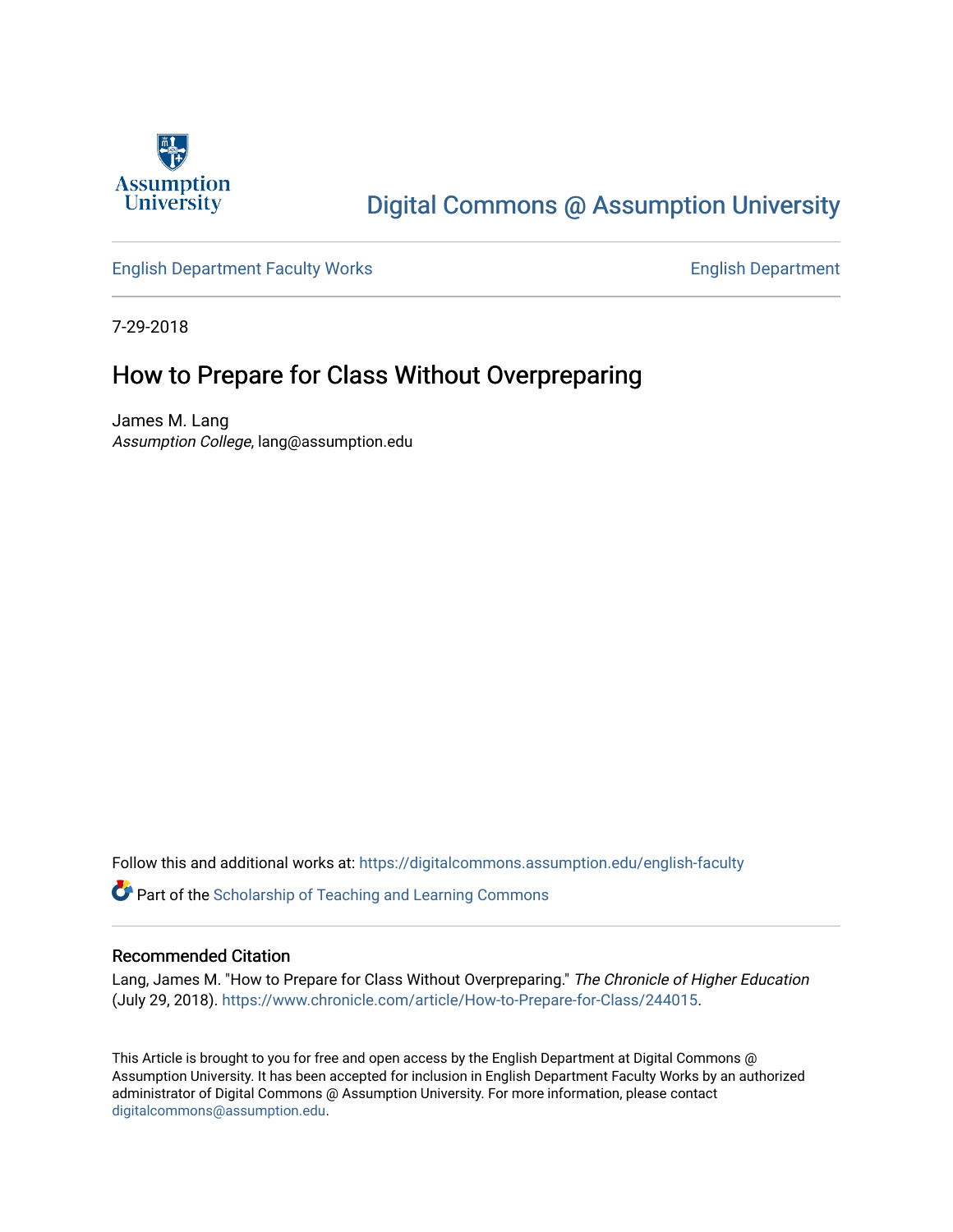**[ADVICE](https://www.chronicle.com/section/Advice/66)**

# **How to Prepare for Class Without Overpreparing**



## By James M. Lang JULY 29, 2018

I: 'll get right to the point, because I know you don't have much time. A new semester is looming, and you are overwhelmed. It could be because you're early in your teaching career and still feeling your way. Or it could be related to the impossible amount of work you are facing, as teaching loads grow ever heavier. But some of it arises

from a common problem that you can help to alleviate yourself: You are overpreparing for class.

Almost 20 years ago, when I [wrote a column](https://www.chronicle.com/article/Preparing-for-Class-Without/45552) about my first year as a full-time faculty member, one of the major realizations I reported was that I had spent way too much time preparing for class. These days I help orient new faculty members throughout their first year, and I have seen how many of them struggle with that same problem.

Faculty members overprepare for lots of reasons. You feel an obligation to give students the full benefit of the knowledge you have acquired. You want to ensure that they recognize and respect your expertise. You are nervous that you will run out of material before the class period comes to an end. Or perhaps you just want to make sure that the class will run as smoothly as possible, and so you attempt to foresee every potential problem in advance.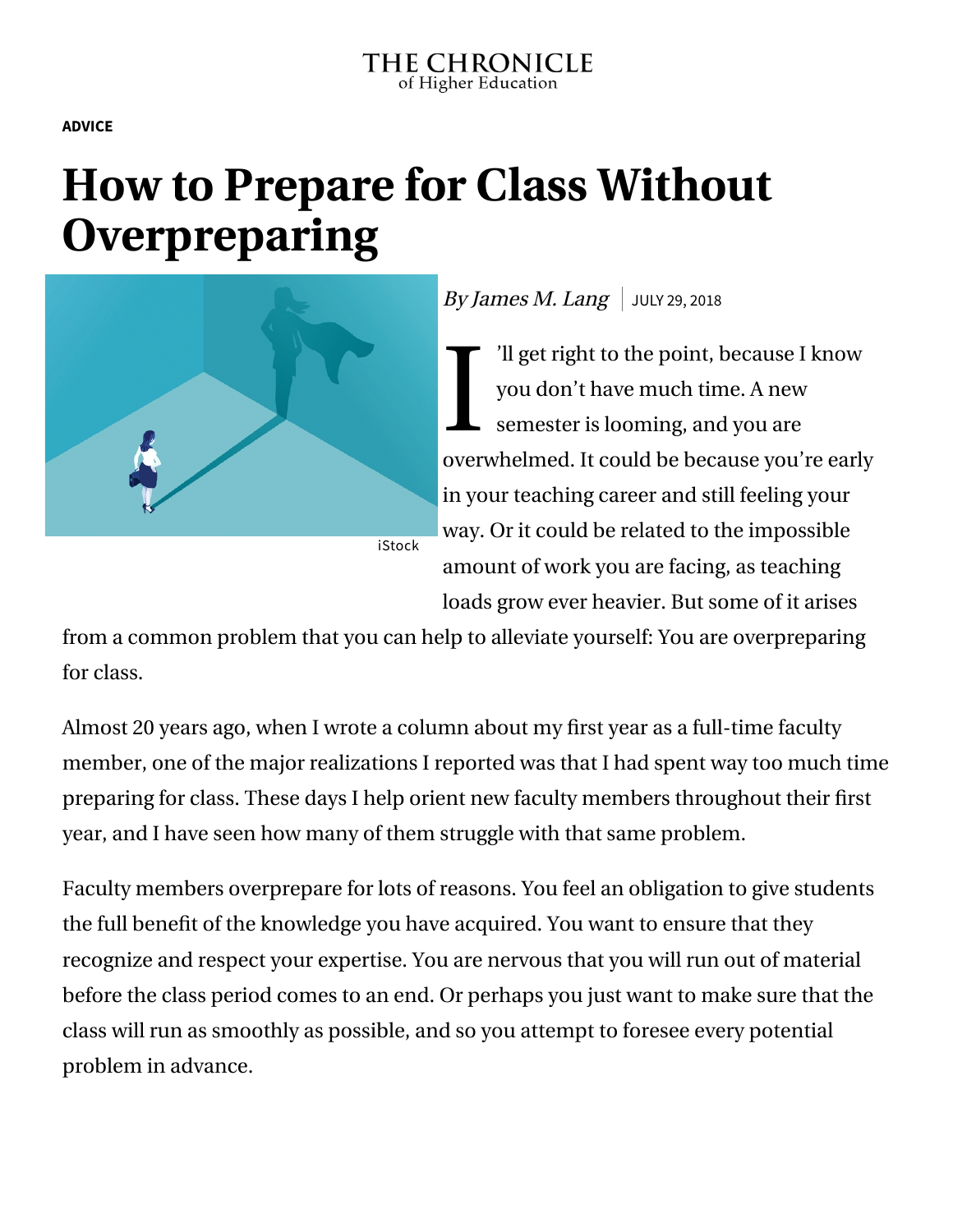You probably have learned already that the college classroom is a messy place that doesn't lend itself to inflexible plans. And just because you cover lots of material, as the teaching guru Ken Bain once told me, doesn't mean that the students are learning it.

The best way to help yourself escape the problem of overpreparation? Let go of the fantasy that you must use every minute of a strictly planned class schedule to introduce, explain, clarify, and cover. Let the homework you've assigned — readings, problem sets, videos — do some of the introducing, explaining, clarifying, and covering for you.

## **Starter Kit: New to College Teaching**



ADD TO CART

Once you let go of the instinct to provide exhaustive coverage, you can use the time that emerges to create opportunities for your students to engage with the material in class. Those opportunities represent pathways to saner levels of preparation. Your goal here is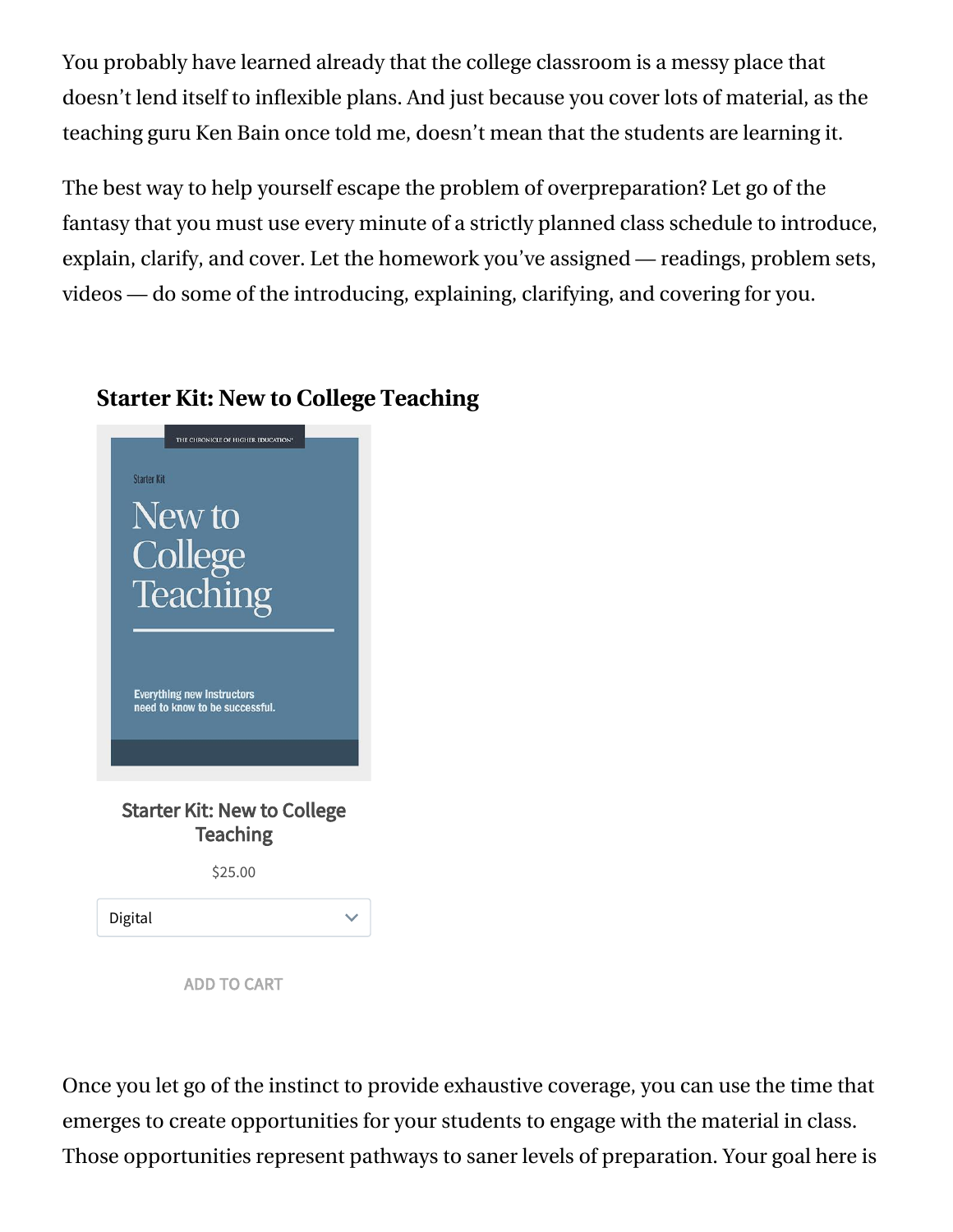to devise, identify, test, and refine a small number of strategies that you can deploy at any moment you need them in class. They can be modified within different contexts and time frames.

Best of all, these approaches aren't just to fill class time and free up your schedule but are well-grounded in the literature on human learning.

My tool kit of class activities has been developed over many years. Below I explain four that I often use in teaching literature, but which can be adapted for any discipline. I offer them here to stimulate your thinking about what kinds of quick-engagement modules you might devise for your classroom, steal from your colleagues, or discover through searching online.

**No. 1: Start class with a writing exercise.** This is my oldest and most trusted activity. Once or twice a week, I begin by asking students to respond in writing (about a half-sheet of paper) to a question I pose about the day's reading. This exercise provides confirmation (or lack thereof) that students are doing the reading. It also helps students [practice retrieving](https://www.retrievalpractice.org/) what they've learned. That means they are getting regular opportunities to master the foundational knowledge and skills of the course.

More important — and the reason I started doing this writing exercise in the first place is that it provides a starting point for a class session devoted to discussion. After they finish writing, I ask students to spend the next 10 minutes or so sharing and discussing their written responses. This discussion can take as long or as little I need, depending upon what else I have planned (or not planned) for the day.

**No. 2: End class with a "connection" question.** This is a more recent addition to my tool kit and shows that, even after 20 years in the classroom, new teaching ideas are just waiting to be discovered. This one also takes the form of students' writing a short paragraph, but here it happens at the end of class and has a different form and intent.

Inspired by research on the importance of [helping students make connections](https://www.chronicle.com/article/Small-Changes-in-Teaching-/235230) between what they have learned in a course and their lives outside of class, I ask students to answer end-of-class questions like: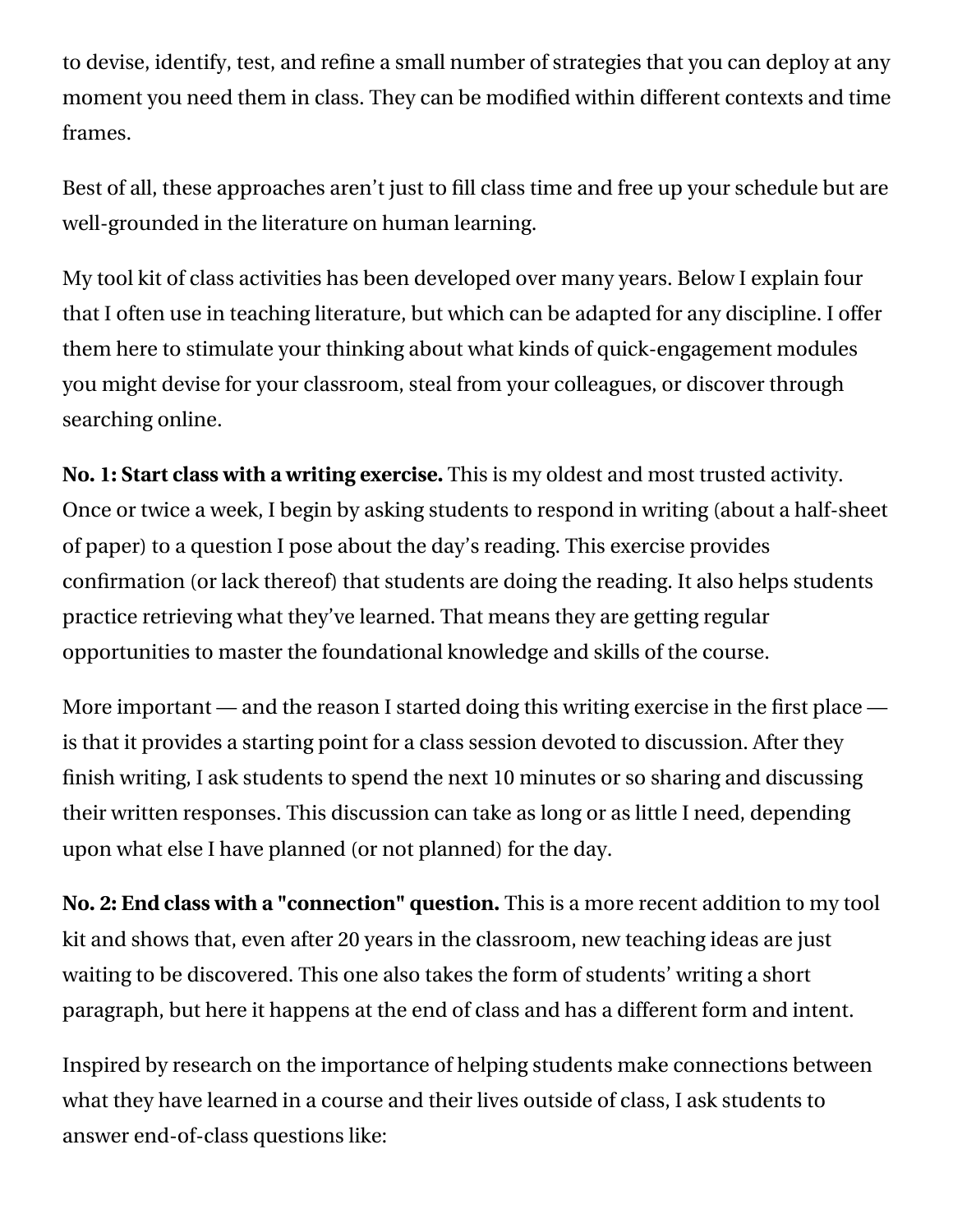- How does something we discussed today connect to something you learned in another course?
- Have you had any personal experiences that connect to today's subject?
- Have you ever encountered any of today's material in a book, film, or television show?

If I don't have much time left at the end of class, students simply write their responses in a designated blue book (I collect and grade their blue books three times during a semester) and leave. But when I have planned a little more carefully, I finish this writing activity by asking students to share their responses in class. And occasionally, fascinating discussions arise from that invitation.

**No. 3: Annotation worksheets.** This one might seem particular to the humanities but, with a little creative thinking, you might adapt it in almost any discipline. Hand out a piece of paper with a section of a reading on it. Divide students into groups and ask them to annotate the hell out of it: Define keywords, identify how those words connect with other parts of the text, consider whether they point to things outside the reading. In short, dump anything they can think of onto the annotation sheet.

Once they're done, you have a rich palette from which to draw in a classwide discussion. You can go through the passage word by word and line by line, recording their responses on the board and helping to ensure that their interpretations are productive ones, supported by the text.

This applies even more easily to other disciplines if you let go of the idea that the exercise has to be about written material. Anything you are studying in class — whether written, visual, a lab experiment, a film — could be the subject of an annotation worksheet. You may also be able to use online tools (like [Hypothes.is](https://web.hypothes.is/) or [Perusall\)](https://perusall.com/) to shift this exercise online and add some intriguing new features.

**No. 4: (Electronic) Polling.** Inspired by the work of the physicist [Eric Mazur](http://ericmazur.com/) and his peerinstruction technique, I began using electronic polling in my courses a year ago and became an [instant convert.](https://www.chronicle.com/article/How-Peer-Instruction-And/242031) I use [PollEverywhere.com,](https://www.polleverywhere.com/) but you can find multiple options for electronic polling. The technique is a simple process: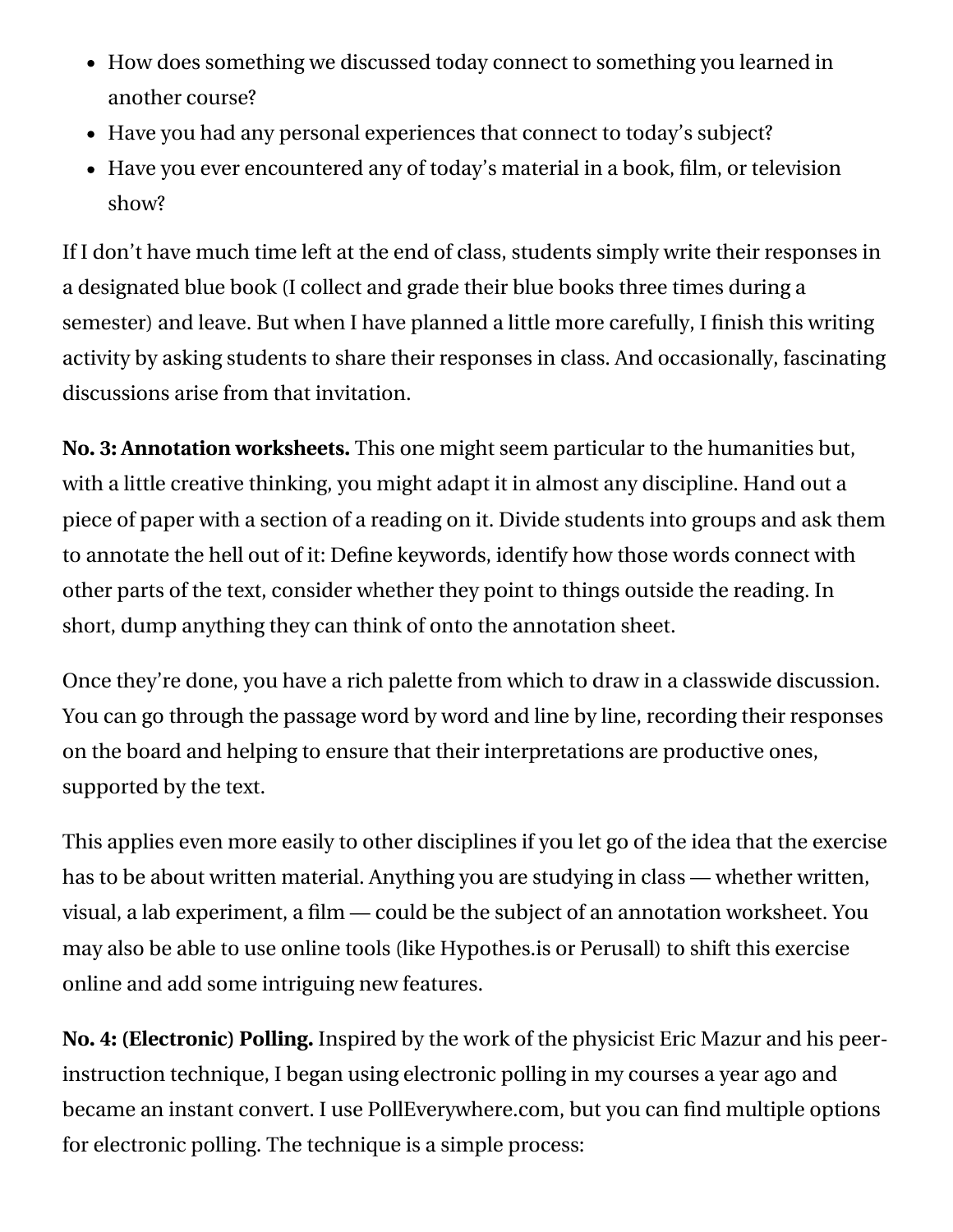- Pose an interpretive or conceptual question to your students one that doesn't have an easy answer.
- Students then use their phones or laptops (you could do this with index cards in a low-tech environment) to select a response among several options. With electronic polling, they can also respond with short answers. Their responses are instantly visible to me and — if I choose to display them in class — to one another.
- Ask students to explain or justify their answers with a partner or a small group.
- Poll students a second time.
- Discuss the question as a class.

The kinds of questions will, of course, vary by discipline. Many scientists use polling to test students on their understanding of concepts and theories, and how they're applied in specific contexts. The questions I ask my literature students tend to be more about word choices and interpretations. Search online for the term "concept tests" — [here,](https://www.cmu.edu/teaching/assessment/assesslearning/concepTests.html) for instance — and you will find plenty of examples.

Polling hits all of the buttons in terms of an in-class activity that is quick, easy, and effective. It sparks engagement, challenges students with interesting questions, requires them to articulate their understanding, and gives you a quick overview of how well they are grasping key course material. It requires no grading, and — like all of the techniques listed here — can be expanded or contracted according to how much time you have available.

**Our stock in trade.** With some of those four strategies, you might feel that you are just swapping preparation time for grading time. But you don't have to comment much, if at all, in grading those brief writing assignments. I assign a low percentage of the course grade to in-class writing activities, collect them and ensure that they have been done, and then discuss them with the class as a whole if I see trends or issues that need our attention. The valueof the activities is mostly in letting you know what students are thinking about the course material.

Of course, it's important to make sure that your in-class engagement activities are designed to support student learning — and not just to rescue you in a bad moment. But especially in your first few years of teaching, you sometimes need activities that you can